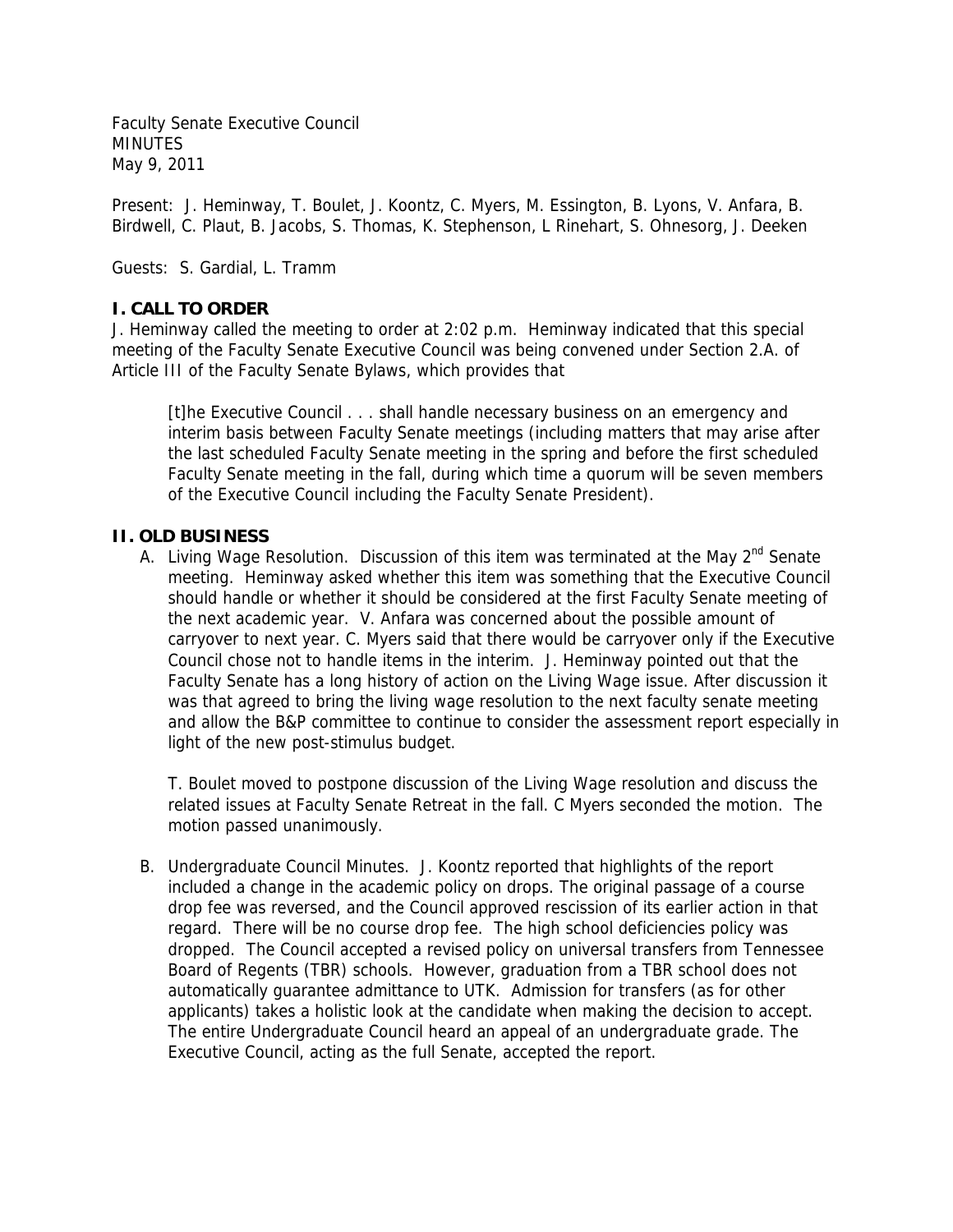- C. Graduate Council. M. Essington referred the group to the report posted at http://gradschool.utk.edu/GraduateCouncil/Minutes/April%2014%20Minutes.pdf. The Council approved curriculum changes, approved faculty for directing dissertations. There was a minor change to the Academic Policy Committee Bylaws. The Executive Committee, acting as the full Senate, accepted the report.
- D. Faculty Senate Positions. V. Anfara introduced the slate of candidates for Secretary (J. Deeken) and Information Officer (S. Ohnesorg). C. Myers called the vote. The Executive Council, acting as the full Faculty Senate, voted unanimously to accept the two candidates. V. Anfara then reported that we will soon need an election to University Faculty Council. D. Patterson agreed to serve until June, but we will need a three-year replacement for India Lane, who moved to a position in the Academic Affairs and Student Success office at The University of Tennessee system offices.
- E. TUFS Resolution on Shared Governance. Since this was a resolution of a Faculty Senate committee (the Executive Council), J. Heminway announced it needed no second. B. Lyons asked if Heminway felt there was some urgency on the resolution necessitating a vote now instead of waiting for the full Senate in September. Heminway responded that TUFS wanted to urge action as soon as possible. T. Boulet stated that there are 10 universities represented in TUFS. One or two have already indicated they will not vote until the fall due to the timing of the TUFS meetings and the subsequent meetings of their Faculty Senates. Six positive votes from TUFS institutions are needed for the resolution to become effective. Boulet supports the resolution and would like the Knoxville Faculty Senate to pass it, but he was not concerned about whether the vote was taken at this meeting or was postponed until the fall. J. Koontz noted that the language in the *Faculty Handbook* does not match the wording of the resolution. Boulet replied that the Faculty Senate can change the language of the Handbook can be changed next year, but the wording of the TUFS resolution cannot be changed by individual universities. Heminway asked if the Executive Council was ready to vote as the full Senate. The motion to adopt the resolution passed unanimously.
- F. Coalition on Intercollegiate Athletics (COIA). J. Koontz moved the proposed COIA resolution endorsing the Knight Commission Report be sent to the Athletics Committee of the Faculty Senate for action. The motion passed unanimously.

## **III. NEW BUSINESS**

S. Thomas introduced revisions proposed by the Office of General Counsel to resolution previous passed by the Faculty Senate involving (1) changes to the Faculty Handbook concerning ranks and terms of appointment for non-tenure-track faculty and (2) the addition of a document entitled "Best Practices and Recommendations Regarding the Supervision and Development of Non-Tenure-Track Teaching Faculty" to the Manual for Faculty Evaluation. (The draft revisions had been distributed as attachments to the agenda for the meeting and are available from the Faculty Senate website.) He reported that the Faculty Senate had approved resolutions on these changes in March 2010. The issues have been held up in the Office of General Counsel for the past 16 months. The changes themselves were minor and Thomas did not see a problem with accepting them. Lyons pointed out that any policy changes to the Faculty Handbook need to be approved by the UT Board of Trustees. Thomas acknowledged that the reason for addressing the concerns raised by the Office of General Counsel at this time